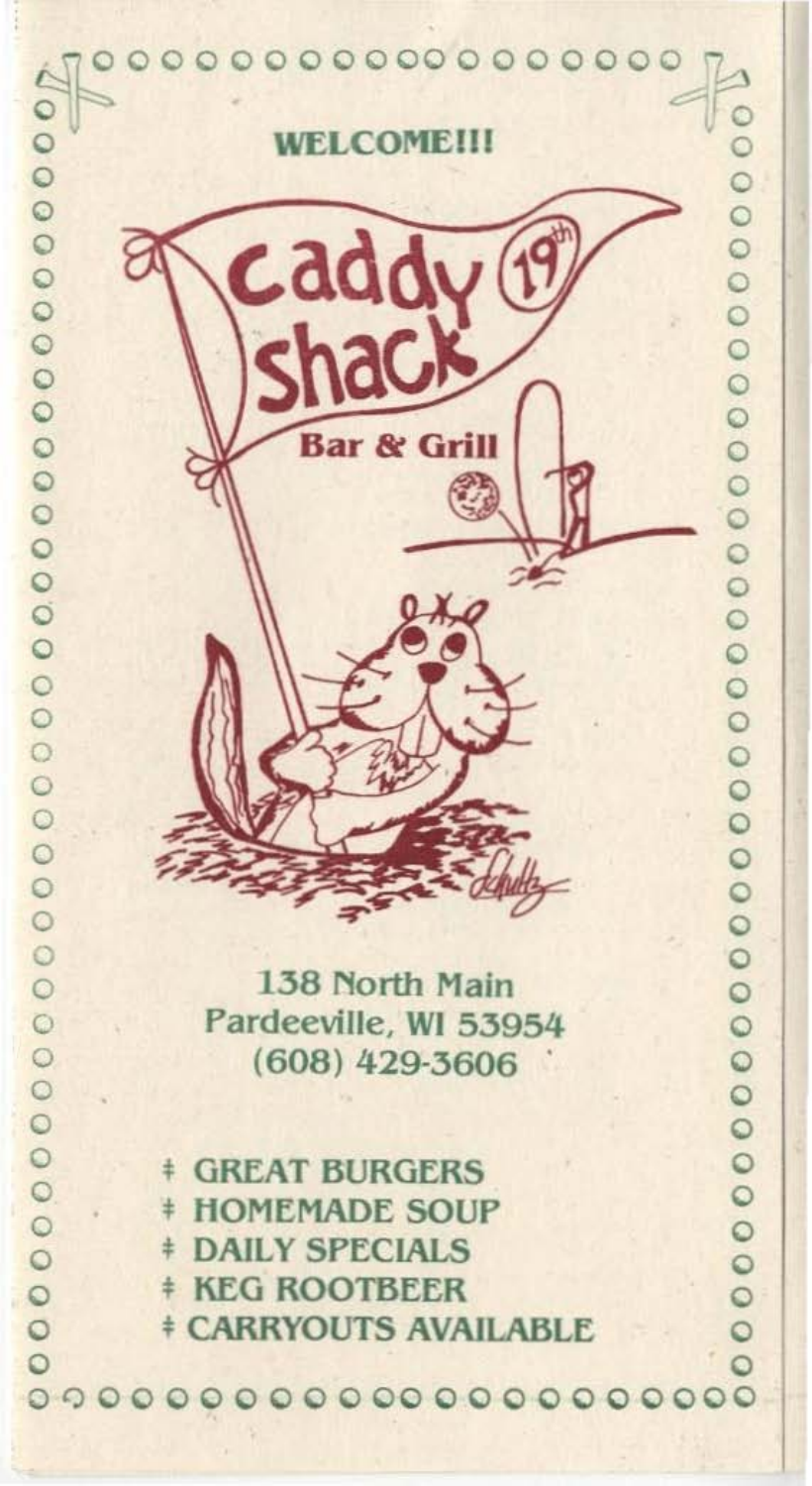#### **SHACK ATTACK!**

10 Ways We Suggest to Attack Your Hunger Our Caddy Shack Burgers are Well Known Throughout the Area. Try One and You will See Why.

e

All of Our Burgers are 1/3-pound plus freshly ground Chuck served on a Fresh Bakery Bun. Raw or Fried Onions Available at No Extra Charge. 3. BACON CHEESEBURGER ...... 2.50

- (topped with lettuce, tomato & mayo)
- (topped with cheese, lettuce and our special sauce)
- (topped with swiss cheese, fried onions on grilled rye bread)
- (topped with cheese & stacked ham)
- (topped with swiss cheese & fresh mushrooms)
- (topped with swiss cheese, special sauce & sauerkraut on grilled rye bread)
- (topped with jalapena cheese, taco sauce and jalapenas).

#### **BEVERAGES**



- (Served in a Frosty Mug)

00000000000000000

### **A Note About**

# **Our Daily Specials**

Please check the Special Board posted daily for specials of the day. A few of the food items we serve are not on our regular menu and only available on these days ... while quantity lasts. These items are:

#### Roast Beef Sandwich ....

 $\circ$ 

 $\circ$ 

 $\circ$ 

 $\circ$  $\circ$ 

 $\circ$ 

O

 $\circ$  $\circ$ 

 $\circ$ 

 $\circ$ 

 $\circ$ 

 $\circ$ 

 $\circ$ 

 $\circ$ 

 $\circ$ 

 $\circ$ 

 $\circ$ 

 $\circ$ 

 $\circ$ 

 $\circ$ 

 $\circ$ 

 $\circ$ 

 $\circ$ 

 $\circ$ 

 $\circ$ 

 $\circ$ 

 $\circ$ 

 $\circ$ 

 $\circ$  $\circ$ 

¢

Ċ

 $\epsilon$ 

Generous portion tender cooked roast beef on sandwich served with mashed potatoes and smothered in homemade gravy (TUESDAYS)

# Burrito

Generous portions of seasoned ground beef wrapped in a tortilla shell topped with a generous amount of cheese. lettuce, tomatoes and onions. Served with sour cream and salsa (WEDNESDAYS)

Meatball Sub & Chips ........

3 Homemade meatballs served on sub bun topped with shredded cheddar cheese served with chips (THURSDAYS)

Spaghetti & Meatballs ......... 3.95

 $4.50$ 

3.50

Generous portion of spaghetti topped with our homemade meatballs & sauce, served with parmesan cheese and garlic cheese bread. (THURSDAYS)

Fish Fry ....................

3 Pieces lightly beer battered fish served with choice of potato salad or french fries, coleslaw & rye bread. (FRIDAYS)

2 Pieces lightly beer battered fish served with choice of potate salad or french fries. (I'RIDAYS)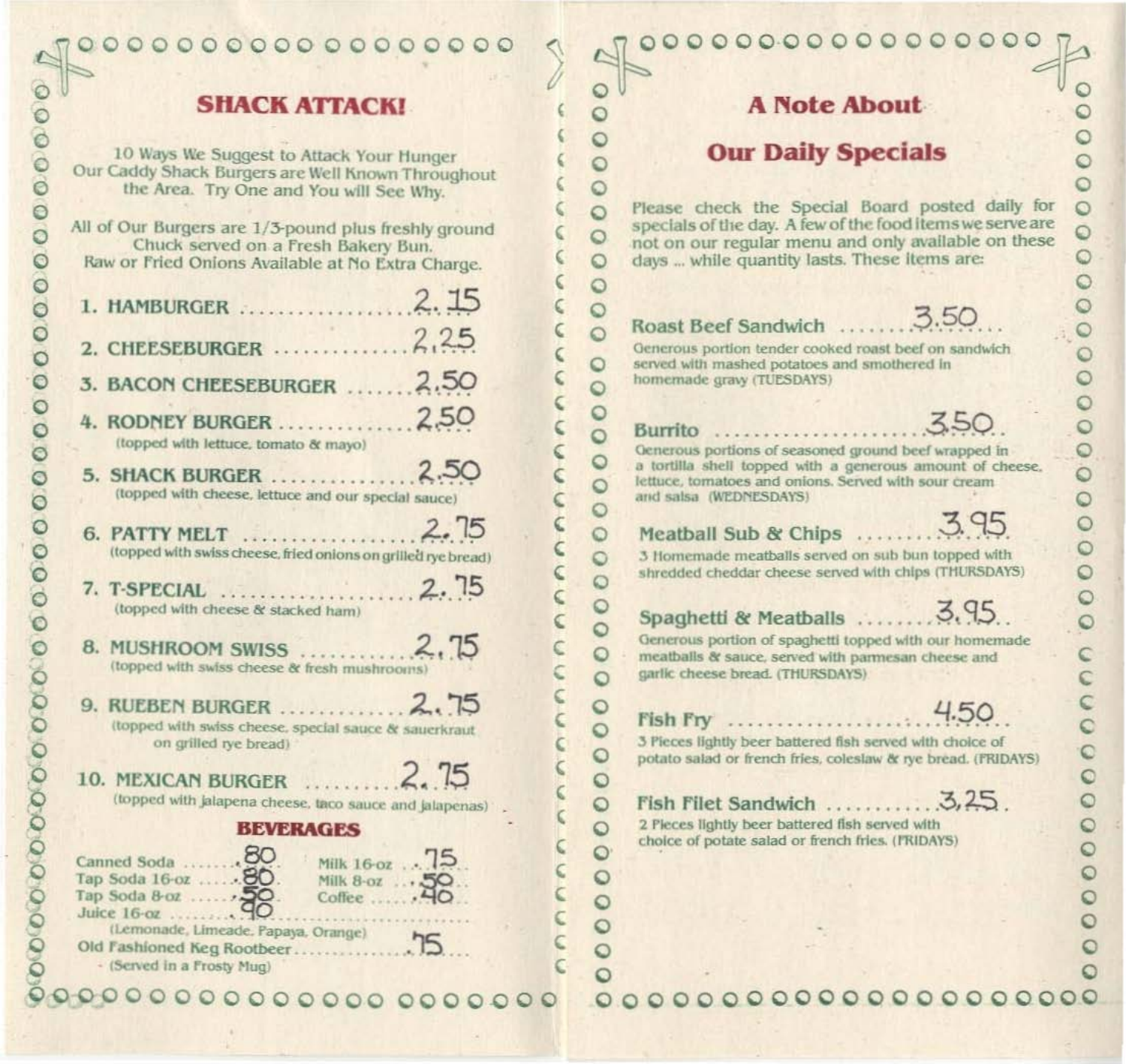### 0000000000000000

# **SHACK ATTACKI**

 $\circ$ 

 $\circ$ 

 $\circ$ 

O

 $\circ$ 

 $\circ$ 

 $\circ$ 

 $\circ$ 

Ö

 $\circ$ 

 $\circ$ 

 $\circ$ 

 $\circ$ 

 $\circ$ 

 $\circ$ 

 $\circ$ 

 $\circ$ 

 $\circ$ 

 $\circ$ 

Ö

O

C

 $\circ$ 

 $\circ$ 

O

O

O

| 10 Ways We Suggest to Attack Your Hunger<br>Our Caddy Shack Burgers are Well Known Throughout<br>the Area. Try One and You will See Why.         |                                                                    |  |  |  |
|--------------------------------------------------------------------------------------------------------------------------------------------------|--------------------------------------------------------------------|--|--|--|
| All of Our Burgers are 1/3-pound plus freshly ground<br>Chuck served on a Fresh Bakery Bun.<br>Raw or Fried Onions Available at No Extra Charge. |                                                                    |  |  |  |
| 1. HAMBURGER                                                                                                                                     | 2.15                                                               |  |  |  |
|                                                                                                                                                  |                                                                    |  |  |  |
| 3. BACON CHEESEBURGER  2.50                                                                                                                      |                                                                    |  |  |  |
| 4. RODNEY BURGER2,50<br>(topped with lettuce, tomato & mayo)                                                                                     |                                                                    |  |  |  |
| 5. SHACK BURGER<br>(topped with cheese, lettuce and our special sauce)                                                                           | 2.50                                                               |  |  |  |
| (topped with swiss cheese, fried onions on grilled rye bread)                                                                                    |                                                                    |  |  |  |
| (topped with cheese & stacked ham)                                                                                                               |                                                                    |  |  |  |
| (topped with swiss cheese & fresh mushrooms)                                                                                                     |                                                                    |  |  |  |
| (topped with swiss cheese, special sauce & sauerkraut)<br>on grilled tye bread)                                                                  |                                                                    |  |  |  |
| 10. MEXICAN BURGER<br>(topped with jalapena cheese, taco sauce and jalapenas)                                                                    | $\sim$ $ma$                                                        |  |  |  |
| <b>BEVERAGES</b>                                                                                                                                 |                                                                    |  |  |  |
| Canned Soda<br>Tap Soda 16-oz  80.<br>Juice $16-07$                                                                                              | Milk 16-oz  15<br>Milk 8-oz  50.<br>$C$ office $\ldots$ $\cdot$ 40 |  |  |  |
| (Lemonade, Limeade, Papaya, Orange).<br>(Served In a Prosty Mun)                                                                                 |                                                                    |  |  |  |

# 00 00 00 00 00 00 00 00 00

# **THE BURGER ALTERNATIVE**

| So You Don't Feel Like a Burger Today Check Our<br>Variety of Specialty Sandwiches to Suit Your Taste. |      |
|--------------------------------------------------------------------------------------------------------|------|
| Generous portion of Ham & Cheese served on a bakery bun                                                |      |
| Grilled Ham & Cheese 2.25<br>Ham & Cheese on grilled white or rye bread.                               |      |
| Grilled Cheese 95<br>Choice of Swiss or American cheese, white or rve bread                            |      |
| Turkey Club<br>A triple decker! Turkey, cheese, onion, tomato and<br>mayo served on white or rye toast | 2.95 |
| French Dip<br>Thin sliced seasoned beef on sub bun served au jus                                       | 295  |
| Submarine                                                                                              | 2.95 |
| Turkey, ham, lettuce, tomato, mayo on sub bun                                                          |      |
| 1/3-lb.brat patty, served on bakery bun                                                                | 2.25 |
| BLT www.communication.com<br>Bacon, lettuce & tomato served on white or rye toast                      |      |
| Fish Filet<br>Served with tartar sauce & lettuce on bakery bun.                                        | 2.25 |
| 6-oz. Chicken breast char-grilled with lettuce.                                                        |      |
| tomato, mayo served on a bakery bun                                                                    |      |
| Same as above, but add cheese and bacon & our special sauce                                            | 2.25 |
| Chicken Filet<br>2-Pieces deep fried seasoned chicken breast with lettuce.                             |      |
| and mayo on a bakery bun                                                                               |      |
| Steak Sandwich<br>5-oz. Ribeye served on your choice of toast or bakery bun                            |      |
| Pizza Burger                                                                                           | 2.50 |
| 2 14-lb. pizza pattles served on a fresh bakery bun                                                    |      |

#### 4.25 O Chicken Basket .............. 4-Pieces of deep fried chicken served with choice of potato salad or french fries, cole slaw, and toast 450 Shrimp Basket ......... 21-pieces of deep fried shrimp served with choice of potato salad or french fries, cole slaw and rye bread **SIDE ORDERS** French Fr  $\circ$ **Onion Rin** Mushroon  $\circ$ Cheese C  $\ddot{\circ}$ Mozzarella  $\circ$ Potato Sa Coleslaw  $\mathbf C$ Chicken V  $\circ$ Chicken N  $\circ$ **Chic Strip**  $\mathbf C$ Mini Taco  $\circ$ & tac  $\circ$ Mini Corn  $\circ$ **HOMEMADE SOUPS**  $\circ$ Check out our daily specials  $\Omega$ Bowl ..... 1.15 00  $\circ$ **CHILI & CLAM CHOWDER** (When Available)  $cup$  .80  $150$  $\circ$ Bowl ... с **NEW ITEMS**  $\circ$ You decide if they make the menu!  $\circ$  $\circ$  $\Omega$  $200$ Jalepeno Poppers (5 per order) ..... Deep fried cheese filled Jalepeno Peppers Served with Sour Cream .

#### **BASKETS**

| ies                                                       |   |
|-----------------------------------------------------------|---|
| IQS                                                       |   |
|                                                           |   |
|                                                           |   |
|                                                           |   |
|                                                           |   |
| .                                                         |   |
| Vings (8 per order served with bbq sauce) $a.35$          |   |
| luggets (8 per order served w/bbq sauce) 2:25             |   |
| is (5 per order served w/bbq sauce) $\cdot \lambda = 5$ . |   |
|                                                           |   |
| S (10 per order served w/sour cream                       |   |
| O SAUCE                                                   | 5 |
| $d$ ogs $(10 \text{ per order})$                          |   |

| $cup$ |  |  |
|-------|--|--|
|       |  |  |

 $\circ$